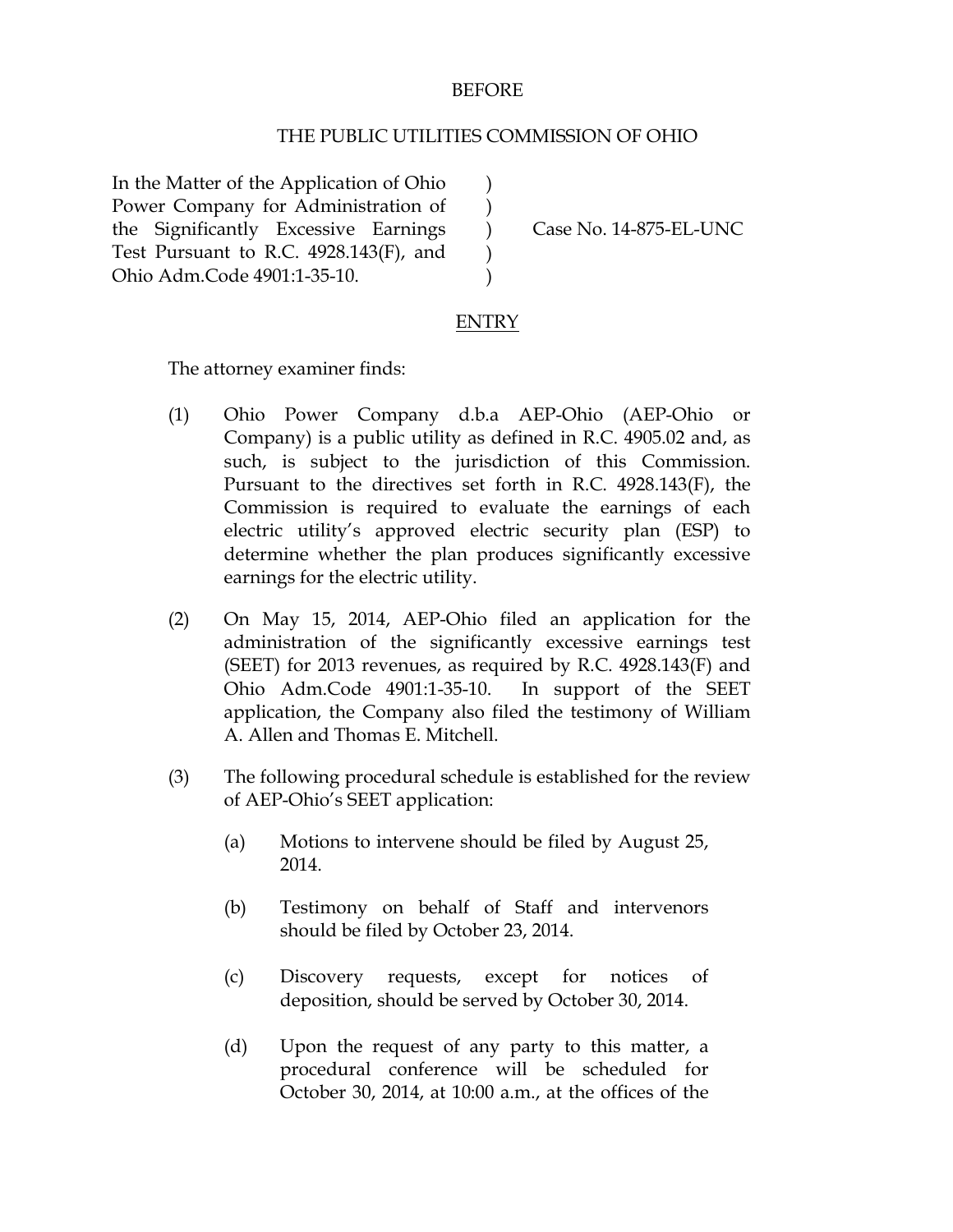Commission, Hearing Room 11-D, 180 East Broad Street, Columbus, Ohio.

- (e) The evidentiary hearing shall commence on November 5, 2014, at 10:00 a.m., at the offices of the Commission, Hearing Room 11-D, 180 East Broad Street, Columbus, Ohio.
- (4) In the event that AEP-Ohio comes to an agreement with some or all of the parties in this case, the stipulation must be filed by no later than November 3, 2014.

It is, therefore,

ORDERED, That the procedural schedule for this proceeding be adopted as set forth in Finding (3). It is, further,

ORDERED, That the parties comply with the timeframe established in Finding (4) for the filing of a stipulation. It is, further,

ORDERED, That a copy of this Entry be served upon all parties of record.

THE PUBLIC UTILITIES COMMISSION OF OHIO

s/ Greta See

By: Greta See Attorney Examiner

jrj/vrm